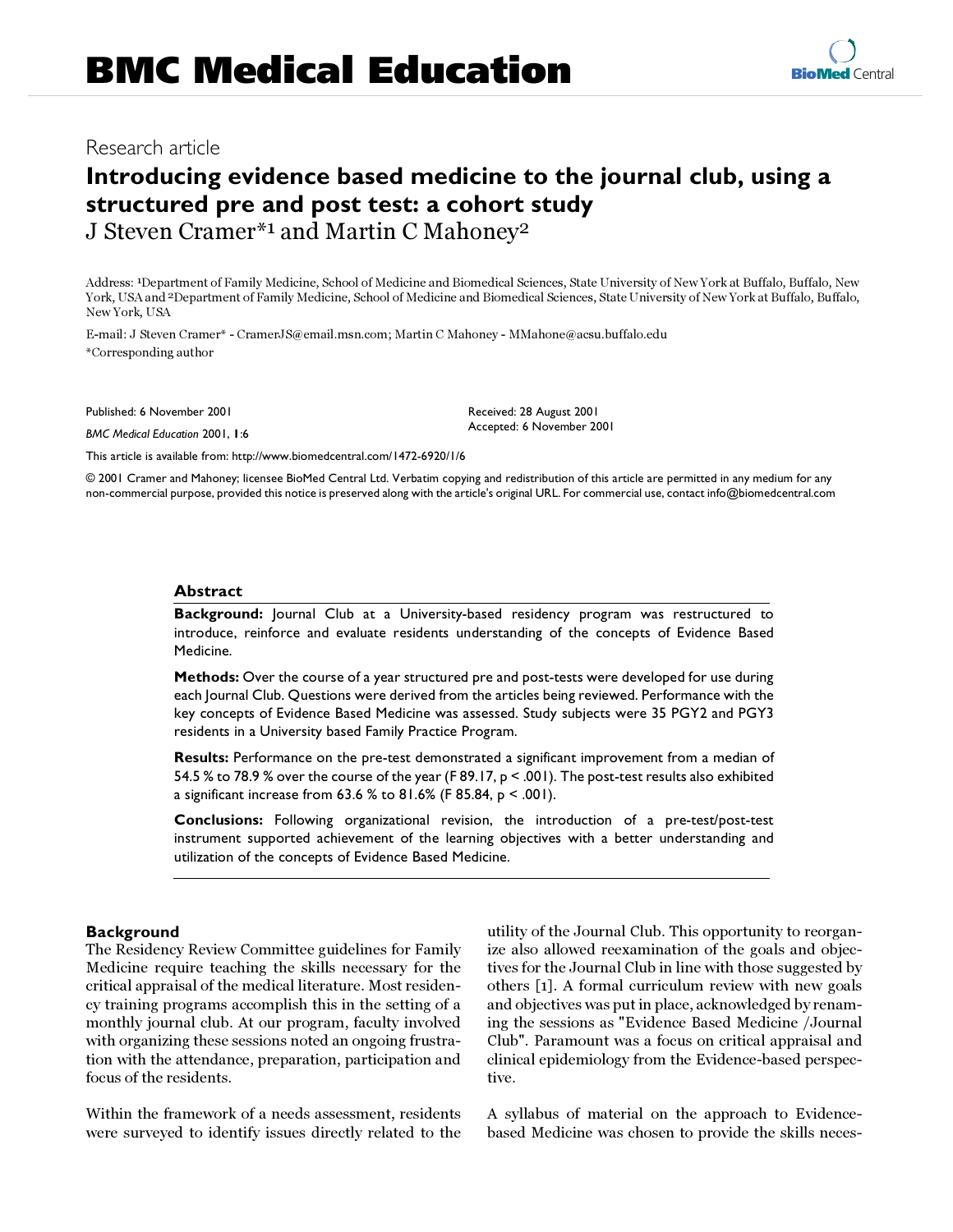sary to allow the residents to become comfortable with identifying valid articles, potentially impacting their practice of medicine [[2](#page-3-1)]. For this component of the objectives we combined the search for "poem's" (Patient Oriented Evidence that Matters) from Slawson and Shaunessey[[3](#page-3-2),[4](#page-3-3)] with Sackett's emphasis on clinical epidemiology and the rigorous assessment of validity [[5\]](#page-3-4). The importance of this knowledge base was reinforced by using the first didactic session of the academic year to provide a formal review of the materials. At this session, incoming residents began with a formal test of their skills. They were then presented with the syllabus of selected articles from the JAMA series on the Users Guides to the Literature [\[6\]](#page-3-5), Slawson and Shaunsessey's work on becoming information masters [[3](#page-3-2)[,4](#page-3-3)], web site references and access to relevant texts.

An approach to evaluating the impact of these changes represents the balance of this article.

# **Methods**

Participants were family medicine residents in a University-based residency program. The PGY1 information was collected but not included in this report, as they were not available at the initiation of the revised Journal Club in Module 10 of our 13 Module academic year.

In order to measure the progress in meeting the objectives of the revised Journal Club, a written pre-test and post-test was chosen as a primary method of evaluating each Journal Club session. This consisted of 10 to 12 questions focused on the principles of Evidence Based Medicine and clinical epidemiology, as well as the key content of the articles. The items were prepared by the Director for Journal Club (JSC) and appeared on both the Pre and Post-tests. Keeping in mind the subjective nature of creating appropriate questions it was felt that well constructed questions could still demonstrate both reliability and validity. Reliability has been equated to the repeatability or stability of responses on repeated administration. Face validity was demonstrated via clear unambiguous questions. Content validity was achieved through inclusion of questions incorporating the key concepts of Evidence Based Medicine and clinical epidemiology. This can be seen in a representative quiz presented initially to faculty and annually to incoming residents to assess their EBM skills (appendix 1).

Analysis of results was accomplished using SPSS version 6.1 for Windows[[7\]](#page-3-6) on a microcomputer. Where appropriate ANOVA and two-tailed t-tests for paired samples were used.

#### **Results**

<span id="page-1-0"></span>The new format for the journal club was implemented in the 10<sup>th</sup> module of the 13 module academic year. This first module was designated for the study as Module A. For consistency only those residents present for an entire year were included in the analysis. This amounted to 35 residents in their second and third year of the residency (table [1](#page-1-0)). Due to scheduling conflicts, no Journal Clubs were completed during 4 separate modules (Quarterly Grand Rounds X 2, Thanksgiving and Christmas).

**Table 1: Pre-test and Post-test Results for the Median and Mean**

| Academic  | Median    | Median    | Pre to Post    |
|-----------|-----------|-----------|----------------|
| Module    | Pre %     | Post %    | % Difference   |
|           |           |           |                |
| A         | 54.5      | 63.6      | 16.7           |
| B         | 41.7      | 66.7      | 60.0           |
| C         | 66.7      | 78.6      | 17.9           |
| D         | 55.6      | 72.2      | 30.0           |
| E         | 60.0      | 73.3      | 22.2           |
| F         | 50.0      | 71.4      | 42.9           |
| G         | 75.0      | 78.I      | 4.2            |
| н         | 73.3      | 0.0       | 0.0            |
| T         | 78.9      | 81.6      | 3.3            |
| Trend     | p < 0.001 | p < 0.001 | $p \sim 0.046$ |
| Median    | 60.0      | 72.2      |                |
| <b>SD</b> | 12.6      | 25.1      |                |
| Academic  | Mean      | Mean      | Pre to Post    |
| Module    | Pre %     | Post %    | % Difference   |
| A         | 52.1      | 60.0      | 15.2           |
| В         | 41.1      | 66.7      | 62.3           |
| C         | 63.8      | 73.5      | 15.2           |
| D         | 57.2      | 72.0      | 25.9           |
| E         | 60.0      | 73.3      | 22.2           |
| F         | 54.2      | 73.5      | 35.6           |
| G         | 71.0      | 78.8      | 11.0           |
| н         | 66.1      | 0.0       | 0.0            |
| ı         | 75.0      | 97.0      | 29.3           |
|           | 76.0      | 78.3      | 3.0            |
| I         |           |           |                |
| Trend     | p < 0.001 | p < 0.001 | $p \sim 0.046$ |
| Mean      | $61.7$    | 74.8      |                |

As analysis of the results indicated a non-normal distribution of scores and therefore results are presented using the median rather than the mean for each module. Median group performance on the Pre-test improved from 54.5 % to 78.9 % over the course of the year (figure [1](#page-2-0)). A significant linear trend for Pre-test scores was shown between modules (F 89.17,  $p < .001$ ). Median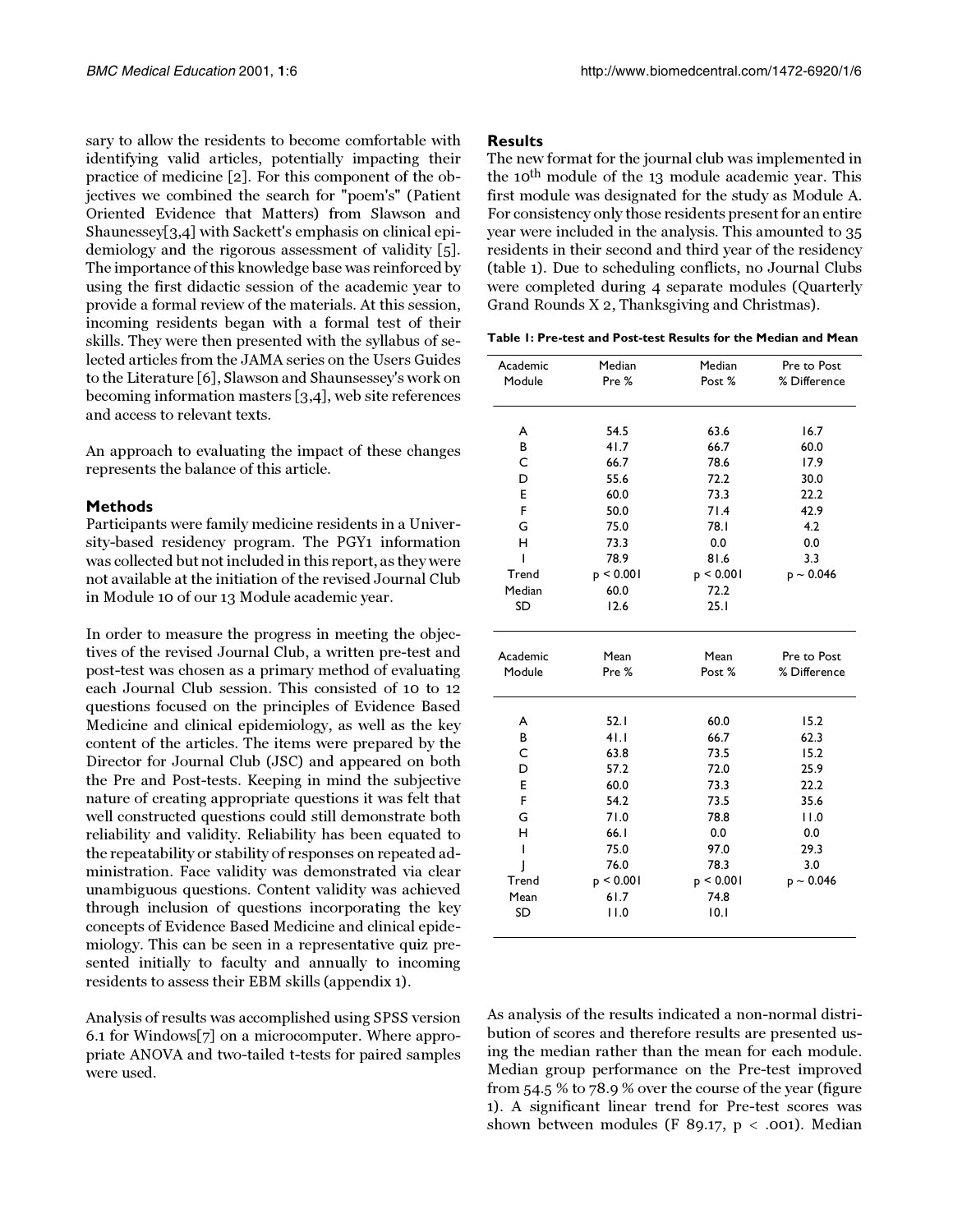

<span id="page-2-0"></span>

Post-test results moved from 63.6 % to 81.6 % with a significant linear trend (F 85.84,  $p < .001$ ) (figure [2](#page-2-1)). The overall Pre to Post-test difference reached significance (F  $2.04$ ,  $p = .046$ ).

#### **Discussion**

The discussions during the monthly Journal Club began with an obvious focus derived from the content of the Pre-test. It was expected that the Pre-test would help to identify participants who had not read or understood the impact of the articles and help to focus the discussion. The Pre-test also allowed the department to begin to track, in a sequential fashion, objective measures of performance for individual residents. The Post-test represented the group educational dynamic.

Identifying residents with problems on the Pre-test or a lack of response on the Post-test was obvious and allowed timely information to be forwarded to their academic advisors for remediation. As a bonus, tracking attendance via a turned in quiz was facilitated and this information also was forwarded to the residents academic advisor.

When critical appraisal skills among resident physicians have been formally assessed, correct responses have varied between 33 and 42 % suggesting limited integration of these concepts [\[8\]](#page-3-7). This was confirmed at our institution with an overall average of 32% for incoming PGY1 residents over the preceding three years. Even after specific targeted interventions, correct responses have increased only to 67 % [\[9\]](#page-3-8). The attainment of a Pre-test median score of 79.0 % at the end of the first year of our intervention was certainly comparable and significantly exceeded those results [\[9\]](#page-3-8).



<span id="page-2-1"></span>**Figure 2** Median Post Test Scores by Module with Best Fit Trend Line

Studies have also indicated that there is no correlation between self-assessed competence and actual ability in these skills [\[10](#page-3-9)]. With the Pre-test there is direct feedback regarding comprehension and competence. This therefore gives us a quantitative assessment of the individual residents facility with these critical concepts, as they evolve over time.

There also appears to be little evidence that didactic Continuing Medical Education can yield any effect on performance [[11,](#page-3-10)[12](#page-3-11)]. According to these authors the emphasis of successful educational programs is based upon a pre-course assessment of needs, opportunities to practice relevant skills and after course activities that reinforce and facilitate change. Our Pre-test assesses needs, the discussion offers opportunities to practice skills and our Post-test reinforces and facilitates change [[11](#page-3-10)].

# **Conclusion**

The introduction of a pre-test and post-test helped to provide a uniformity in focus for the Journal Club. More importantly this effort yielded improvements in objective measures of preparation and comprehension of the key concepts of Evidence-based Medicine. Despite the additional faculty workload, the ability to meet structured learning goals made the continuing effort worthwhile.

#### **Competing interests**

None declared.

# **Additional files**

Appendix 1: Evidence Based Medicine / Journal Club Example Quiz. Word document.